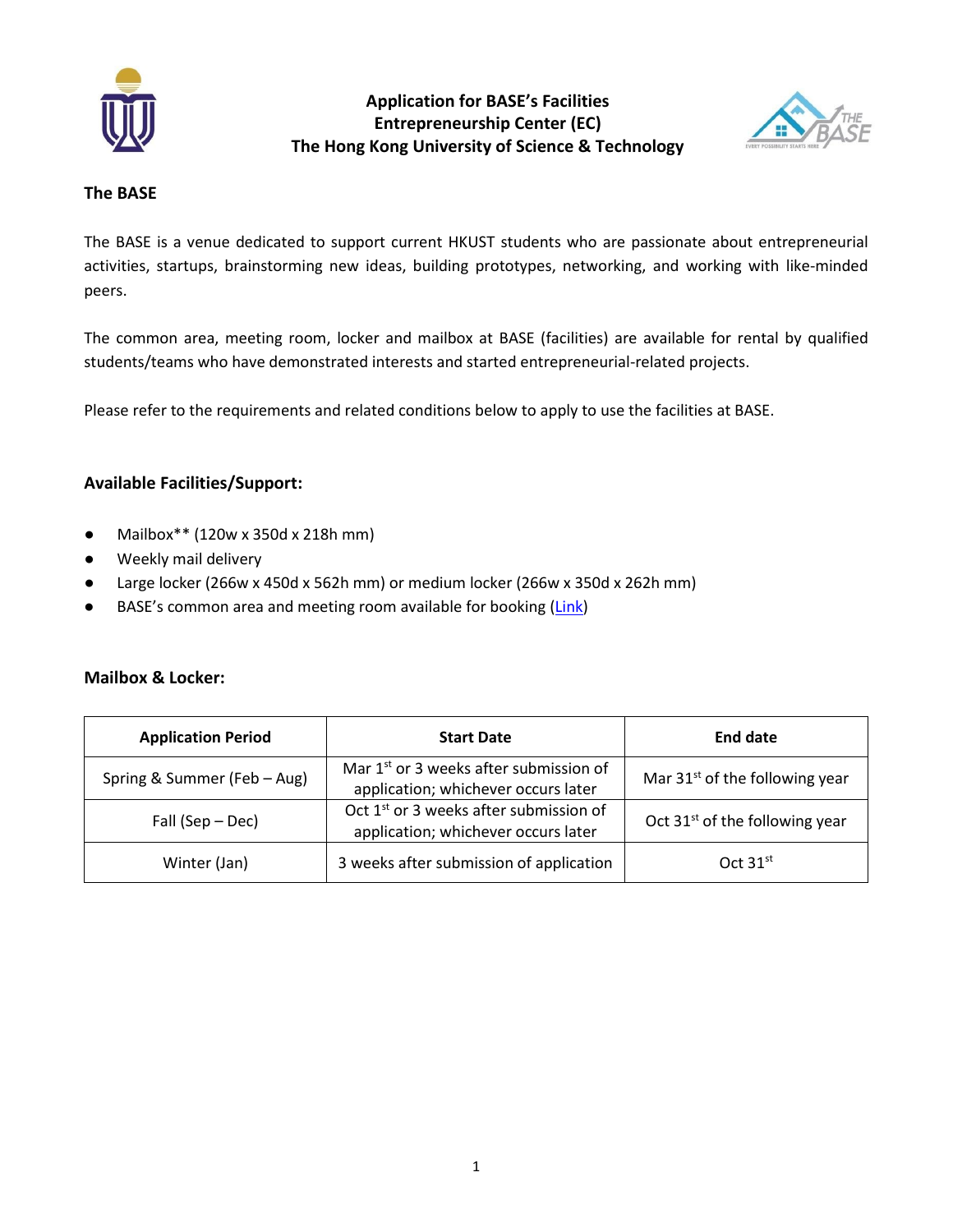## **Qualified Candidates/Teams:**

- The principle applicants must be current HKUST students.
- The selection and priority of the applications will be determined by the following requirements and bonus points:

#### Requirements:

- HKUST students with a product idea
- The team is building a functional prototype (Note: App and Website must be team's own work)
- The team is drafting a business plan
- The team has not received any other similar support from other HKUST parties

#### Bonus Points:

- Track record on entrepreneurial activities
- Joined or won a public competition
- Past media exposure or coverage on entrepreneurship
- Have a valid business registration
- The students must be current HKUST students during the course of use of the designated space, related facilities and services.

### **Application procedures and conditions:**

- Application is open all year round.
- Generally speaking, result of application will be released within 3 weeks after submission of application to Entrepreneurship Center\* (EC).
- Shortlisted applicants will be invited for interview.
- Grant of use of facilities is subject to availability and satisfactory progress of the team's project.
- Re-application may be required depending on each team's project progress or other special situation.

\*HKUST Entrepreneurship Center: hereinafter referred as "EC"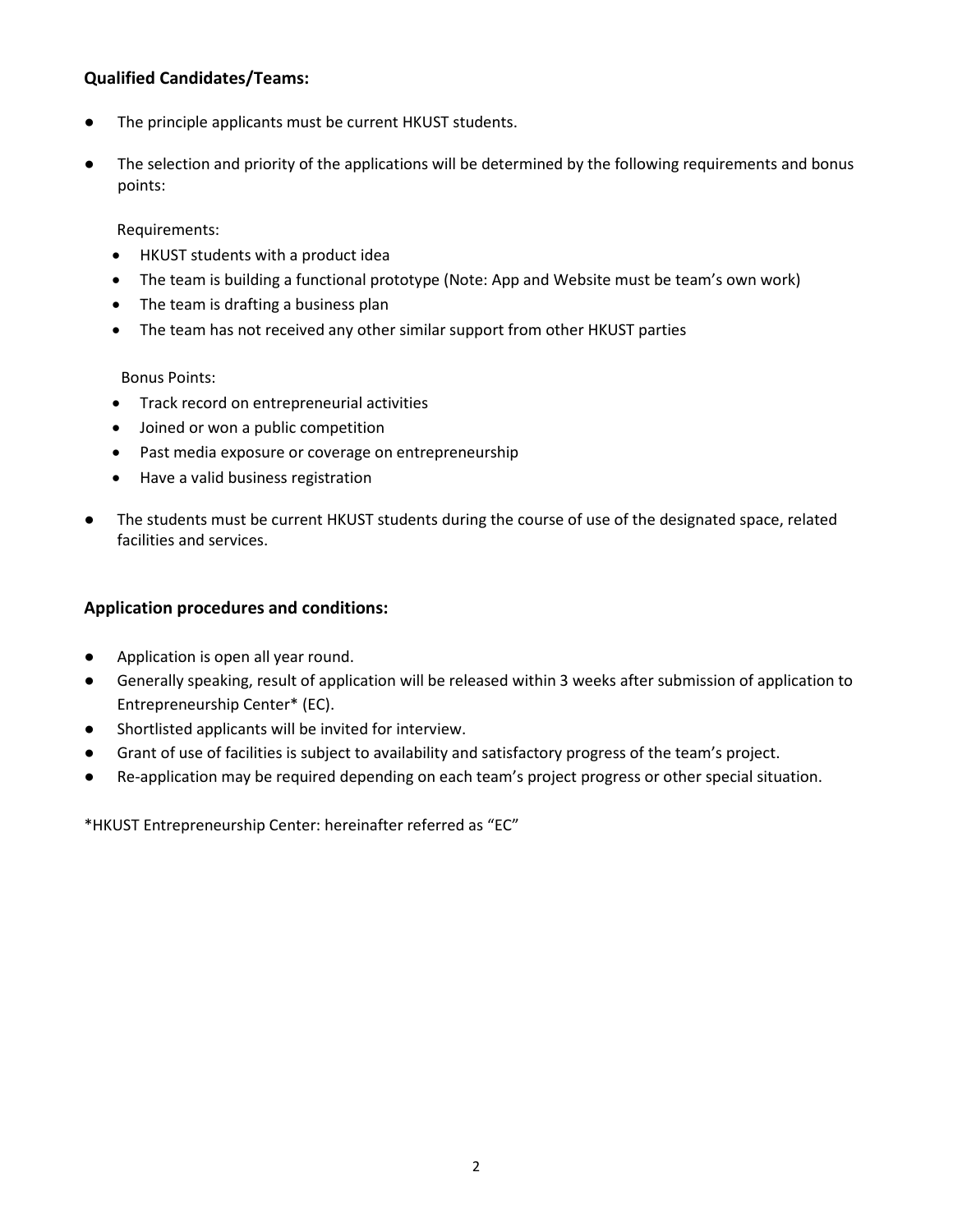## **User Guidelines for Use of Lockers & Mailboxes:**

- Users must take full responsibility for the items stored in their lockers and mailboxes. The University will not be responsible for any loss or damage of any items stored inside the lockers and mailboxes.
- Users who have been successfully allocated locker/mailbox should take possession of the locker/mailbox using their own padlocks as soon as possible (within two weeks).
- Lockers and mailboxes cannot be transferred or changed.
- Unauthorized use of locker and mailbox is not permitted. Application must be made in advance and approved before taking up any locker and mailbox. Unauthorized-occupied locker & mailbox will be opened and cleared by EC.
- The lockers and mailboxes are the property of the University. Users should not put any labels and/or posters on the locker/mailbox and should keep the interior and exterior of the locker/mailbox clean and safe at all time.
- Users must report any damage or defects of their lockers/mailboxes to EC as soon as possible. EC reserves the right to charge the users any damage incurred during their use.
- When the term to use the lockers/mailboxes is due to expire, users will receive an email notification from EC. Users must vacate the locker and mailbox, remove the padlocks on or before the expiry date as specified in the notification. After this date, all unattended belongings would be removed and disposed of at the discretion of EC. The University will not be responsible for any loss of or damage to items left behind/disposed of.
- EC reserves the right to, without notifying the user in advance, open any locker/mailbox in case of emergency or any violation of the above regulations.
- All users and visitors to BASE should adhere to the safety, health and environmental guidelines as stated in relevant University websites [\(https://hseo.ust.hk/;](https://hseo.ust.hk/)<https://cmo.ust.hk/black-rainstorm-warning>).

#### **Notes to applicants:**

- *1. This form is to be completed by a Team Representative.*
- *2. Completed application form and supplementary information should be sent to Entrepreneurship Center via email: [eckoei@ust.hk](mailto:eckoei@ust.hk)*
- *3. All information provided in this form must be true and accurate.*
- *4. All personal data and information provided in this application will be used solely for administrative purposes.*
- *5. Successful applicants must take up the space within two weeks after the date of notification.*
- *6. Users must clean up and return the locker and mailbox by the service end date (Mar 31 or Oct 31).*
- *7. Facilities at BASE is intended for entrepreneurial-related development and learning initiatives, and not for commercial activities.*
- *8. HKUST Entrepreneurship Center and BASE Management reserve the right to decline or terminate user contract/support to those users fail to comply with the above guidelines.*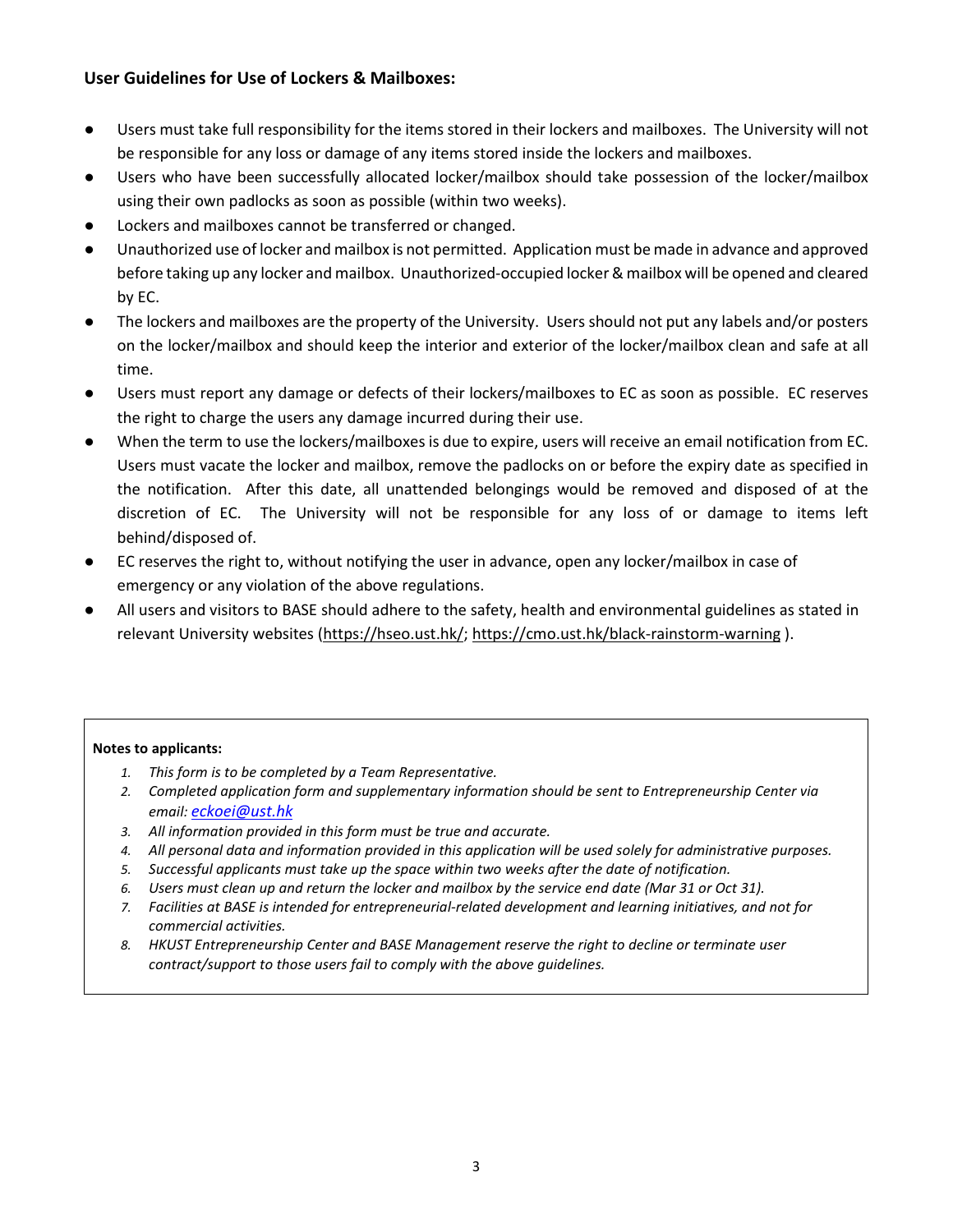## **Section 1: Facilities for Rental**

- $\square$  The Base Locker
- $\Box$  The Base Mailbox

# **Section 2: Details of the Applicant(s)**

| 1. Name of Team: |                   |                                                   |
|------------------|-------------------|---------------------------------------------------|
|                  | (Name in English) | (Name in Chinese) if any                          |
|                  |                   |                                                   |
|                  |                   |                                                   |
|                  |                   | Contact Telephone No.: The contact Telephone No.: |
| HKUST ID No.:    |                   | HKUST ID Card Barcode No.:                        |

3. List of other "CORE" members of the Team (Use separate sheets if necessary)

| Position or<br><b>Title</b> | <b>Full Name</b> | Student ID* | Program and<br>Year of Study* | Email | Phone No. |
|-----------------------------|------------------|-------------|-------------------------------|-------|-----------|
|                             |                  |             |                               |       |           |
|                             |                  |             |                               |       |           |
|                             |                  |             |                               |       |           |
|                             |                  |             |                               |       |           |
|                             |                  |             |                               |       |           |

\*If the core members are not HKUST members or alumni, no need to fill out student ID or Program detail

#### 4. Locker size (please choose one)

- $\square$  One large locker (266W x 450D x 562H mm)
- One medium locker (266W x 350D x262H mm)